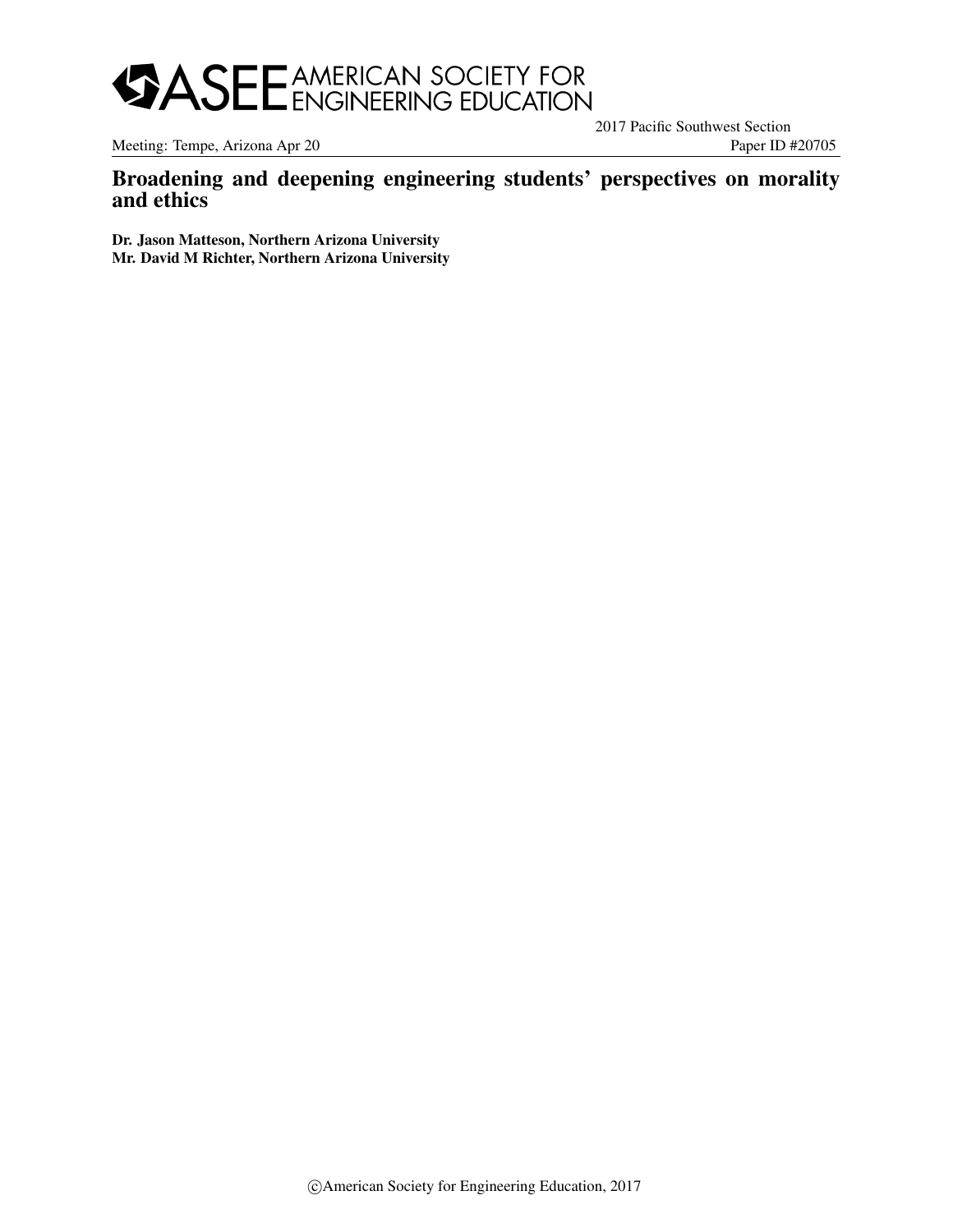# **Broadening and Deepening Engineering Students' Perspectives on Morality and Ethics**

**Jason Matteson<sup>1</sup> and David M. Richter<sup>2</sup>**

**1 Philosophy and <sup>2</sup>Mechanical Engineering Northern Arizona University, Flagstaff, AZ**

#### **Abstract**

With the primary tenant of the National Society of Professional Engineers (NSPE) articulating that engineers shall "hold paramount the safety, health, and welfare of the public," and other professional engineering societies using the same or similar language, engineers need broader and deeper understanding of moral and ethical theories that can help them understand and make ethically informed decisions about their designs. Ethical understanding is necessary for engineers to determine the appropriateness of pursuing projects and to think through how these are likely to be used in current systems. From common devices to complex systems, the technology engineers design profoundly shape society and change our environment, which in turns affects society. As complex systems become more pervasive into our everyday lives, ethical decisions regarding technology and policy require engineers to consider multiple moral theories in more depth than "do the greatest good." With this guiding thought, we developed an *Ethics of Engineering Design* course to introduce engineering students to multiple moral theories with specific examples of how one could apply the theory to particular technologies. Over the course of the semester we introduced students to Moral Relativism, Ethical Egoism, Contractualism, Casuistry (reasoning by cases), Act-Utilitarianism, Rule-Utilitarianism, Pluralism, and Virtue Ethics. To provide inspiration and context for applying these theories, we discussed cases of whistleblowing, Flagstaff's Dark Skies policies, self-driving cars, DARPA's mach-20 glider, Universal Design (designing for disabilities), and the industrialization of agriculture. In addition to moral theories and cases, we introduce concepts and ideas about the impulse towards technological design, discrimination, capitalism, sustainability, governments and democracy, participatory design, and social justice. This paper will provide examples of how we carefully designed a course that systematically and progressively paired complex ethical theories and concepts with current technological questions and social realities. We believe the basic structure of this course provides students with a framework for integrating knowledge from liberal studies requirements (such as philosophy) into their engineering courses, and that such courses can, in the long run, enable more ethically reflective engineering choices.

### **Context**

One of us teaches engineering design courses and courses in mechanical engineering. One of us teaches a variety of ethics courses in the philosophy department. We met two years ago on a team drawn together to design an ethics module for a course shared across several engineering majors. We are now in the process of piloting a full course in engineering ethics that we believe will be adopted by the university as a liberal arts course for engineering majors. This paper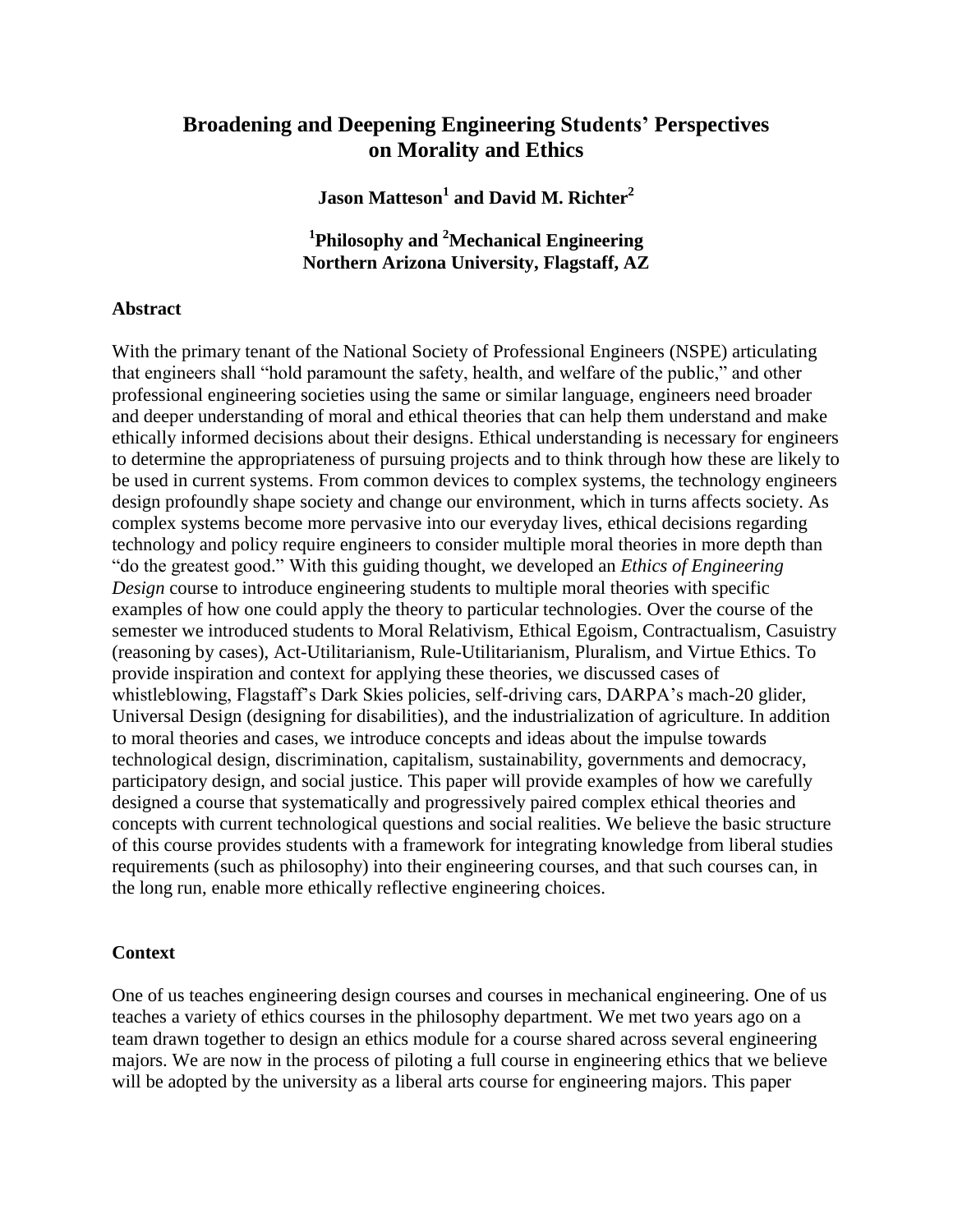describes the approach we have pursued, often pointing out how it may be different from other similar courses at other universities.

# **The Need for Increased Breadth and Depth**

An engineering career sometimes occupies and guides an entire human life, and unsurprisingly, therefore involves ethical decisions at different stages of life, at many different levels, in different contexts, and of many different kinds.

Engineering ethics textbooks written for undergraduates can too easily underestimate the complexities that such lives will involve. The same textbooks can also too easily underestimate the ability of undergraduates to appreciate and understand a genuine variety of ethical approaches. In the short run, these oversimplifications sometimes produces textbooks and courses that are often too bare to have much connection to the ethical decisions students are already making in their studies, will shortly be making when they enter their professions, and will make over the course of their lives. Unsurprisingly, ethics courses that do not respect the deep complexities raised by engineering design and technology are likely to generate students that walk away unimpressed with the ethical thinking offered them.<sup>1</sup> It is only later, when very difficult ethical choices are presented that engineers come to regret not being sufficiently prepared.

With these considerations in mind we have deliberately constructed a course so that students, as future engineers and designers, will have the chance to think broadly and deeply about a number of kinds of cases, and through many different ethical lenses.

## **Framing Together Ethical Theories and Engineering Design Problems**

We begin the course by posing at least one engineering problem that calls for difficult and sustained ethical consideration, and which does not have an easy answer. Perhaps more precisely, we pose a problem that has multiple plausible answers, but no easy answer that is clearly better than all the rest. Our favorite so far involves the ethical issues raised by current, nascent self-driving cars. Such technology raises questions about the personal responsibility of designers, consumer choice, markets, and those subject to the effects of dangerous technology working in public spaces. We ask students to think through a scenario in which a self-driving car cannot help but injure someone. What ethical principles should guide the automated driving program that will make this decision? Who is morally responsible for it?

After showing that, for engineers, serious ethical decisions are unavoidable in design contexts, and require more than mere acquiescence to conventional thought, for much of the course we focus on carefully pairing engineering issues and decisions with relevant moral theories such that theory illuminates practice, and practice illuminates theory.

As will become clear, the number of ethical theories we draw from moral philosophy is likely far greater than many engineering ethics instructors may realize even exist. Too often, engineering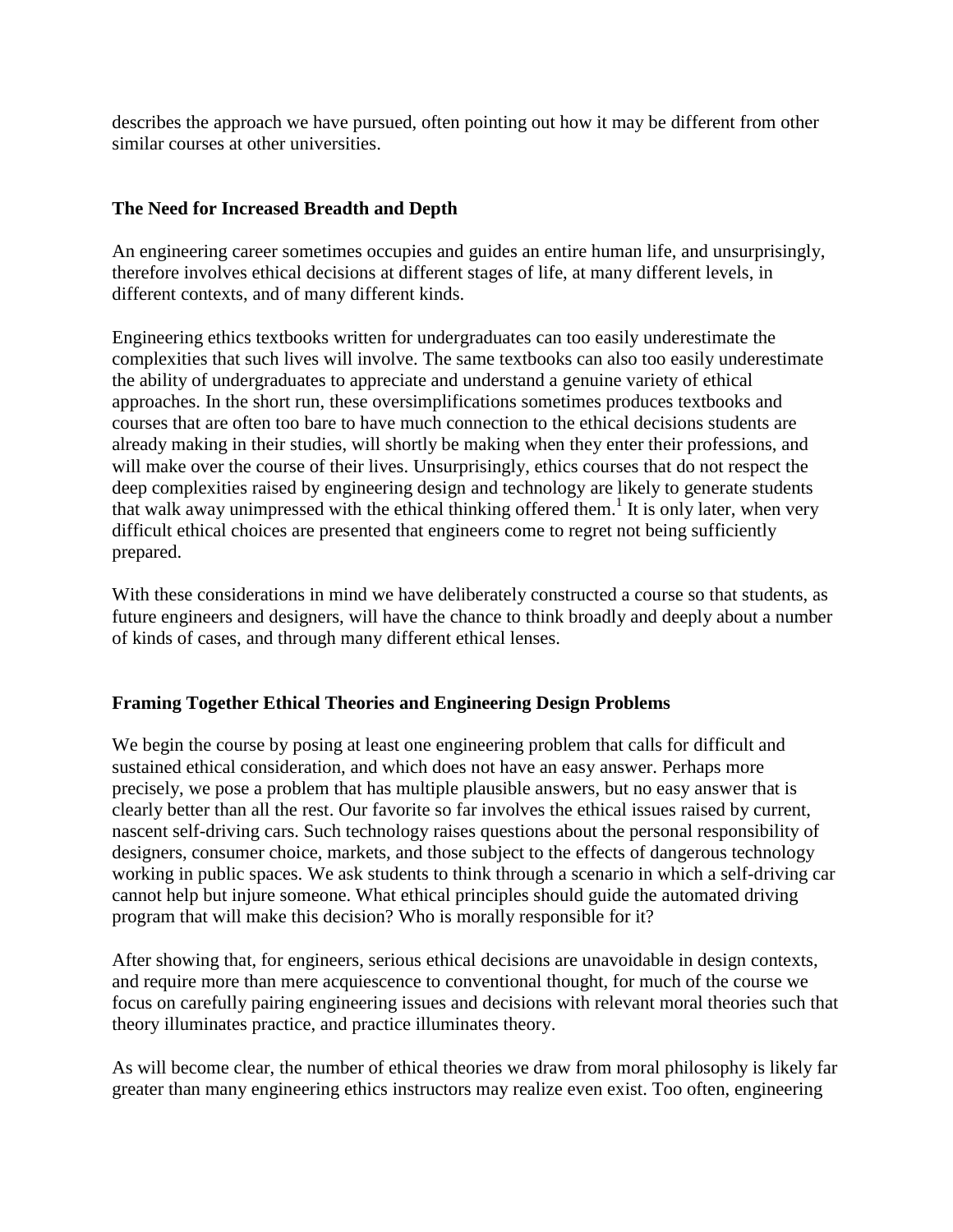courses offer a cursory explanation of codes of engineering ethics, utilitarianism, Kant, and perhaps a bit of virtue ethics. The examinations that these theories often get is far too brief, and being so brief, can implicitly encourage students to underestimate their worth. Furthermore, there are many *other* theories, often not covered at all in engineering courses, that are worth careful and deep consideration.

Just as important as increasing the breadth of ethical approaches to understanding and decisionmaking is the task of connecting these concepts to real-world engineering issues. Thus, we have put effort into carefully pairing ethical approaches with technological design problems. These connections quickly highlight the key features of various ethical theories, and at the same time what each theory can and cannot do in terms of providing insight and practical guidance.

## **Moral Relativism, Ethical Egoism, and Self-Interested Contractualism**

In our combined experiences of teaching, there are three ethical principles that young engineering undergraduates are likely to gravitate towards initially: (1) some version of relativism, (2) some version of egoism, or (2) some version of consequentialism. More about consequentialism in a moment.

To bring the theories of Moral Relativism and Ethical Egoism into a discussion engineering students will find relevant, we have students consider the question: Why should an engineer attempt to follow their own profession's codes of ethics, or take seriously the ethical guidance offered by institutions like the NSPE's Board of Ethical Review?

The main claim made by Moral Relativism is that a person is morally required to follow the norms of their culture.<sup>9</sup> We carefully discuss the main features of this view, and use it to begin to show by example what ethical theories are and how to objectively evaluate them. We also carefully show many of the specific reasons why nearly all philosophers reject Moral Relativism as an adequate explanation for moral obligation. Thus, students are exposed to a critical discussion of one kind of answer that they might try to give in favor of following the codes.

Next we consider the answer given by Ethical Egoism—the principle that what a person morally ought to do is exclusively pursue their own self-interest. Here we use the most common, though flatfooted conception of self-interest, namely, something like professional success and recognition, monetary reward, social prestige, political power, etc. At a social level, such a narrow conception of self-interest finds its most natural extension in moral theory in versions of self-interested contractualism. On such contractualist accounts moral obligations are found in the rational agreements between individuals seeking their own self-interest, but aware that this requires at least some reciprocal cooperation from others. According to this sort of Self-Interested Contractualism, enlightened individual self-interest drives people to form agreements with others. This is one explanation that has been given for why engineers should promote and follow publically stated engineering codes.<sup>2</sup> It is in their collective interest says Contractualism. But, we also then work through some of the reasons that appeals to self-interest, whether in the form of Ethical Egoism, or in the more complicated versions proposed by Contractualism, cannot offer not a stable foundation for the ethical obligations of engineers. Primarily, both theories,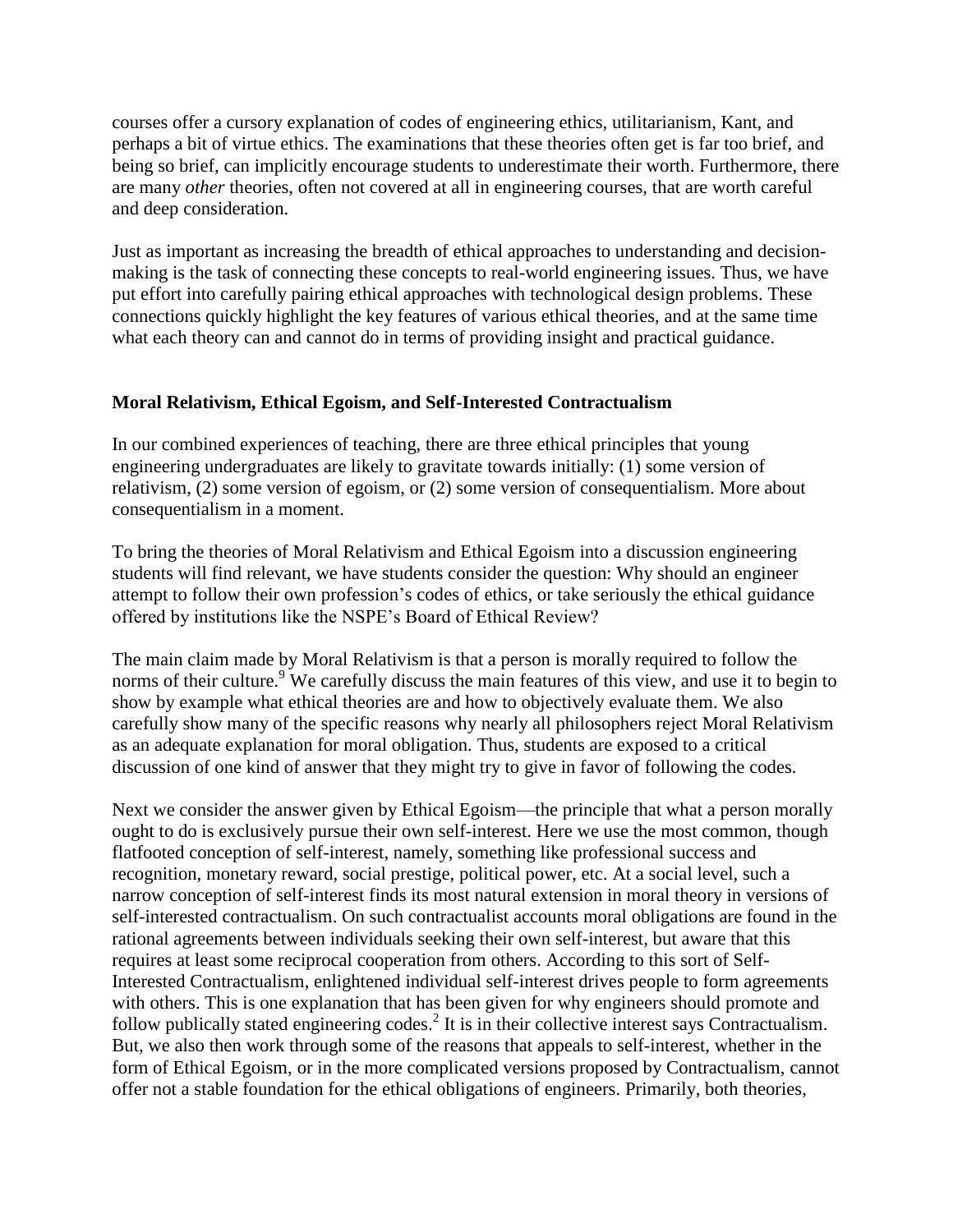grounded as they are in an individualistic conception of self-interest, are subject to problems revealed in so-called "prisoner's dilemmas"—cases in which everyone is worse off if they follow their own narrow personal self-interest than if they did not.

# **Ethics by Cases and Analogy**

Theories to this point have all been guided by some central principle, but a different and very common way of reasoning about ethics is through analogy. Analogical reasoning is systematically used, for example, in NSPE Board of Ethical Review decisions when engineering ethics committees cite previous cases as guiding precedents for new, unresolved cases. The method of using analogical reasoning across cases exploits the principle that like cases should be treated alike. Casuistic reasoning is ubiquitous in engineering design settings, and we carefully try to show how it works, when it does, through considering several BER cases. But then we also highlight its shortcomings as a comprehensive methodology for making engineering decisions, and why thinking about cases, even if cases play important roles in thinking about ethics and in making decisions, is usually driven back to thinking in terms of principles when pressed. In short, all analogical reasoning must come to terms with the problem of specifying which features of various cases are ethically significant, and that is exactly the kind of guidance offered by broader ethical principles.

## **Act-Utilitarianism and Rule-Utilitarianism**

Perhaps no form of reasoning about ethics is more natural to engineers, or designers quite generally, than consequentialist reasoning. Engineering design is meant to *accomplish something*. This impulse resonates well within the consequentialist family of moral theories since they all share the common idea that we should evaluate the morality of our individual and collective choices, ultimately, by the consequences they bring about. If read carefully, it is clear that consequentialism is *not* in fact explicit in the directive that engineers shall "hold paramount the safety, health, and welfare of the public." Nevertheless, such claims are almost always given a consequentialist interpretation within engineering contexts. The moral dimensions of commonly discussed engineering accidents, such as the Challenger disaster, are often read as morally bad *because* poor decisions led to bad outcomes.

Within much of western philosophy consequentialism dominated the landscape from the early  $19<sup>th</sup>$  century until the middle of the  $20<sup>th</sup>$  century, and it is still one of the major players in contemporary debates among philosophers. But too little of what has been learned about its strengths and limitations end up in engineering ethics textbooks. For example, the explicit discussion of consequences and how to deal with them takes about three pages of Whitbeck's book *Ethics in Engineering Practice and Research*,<sup>10</sup> though Fledderman's discussion under the heading "A Brief History of Ethical Thought" is truth in advertisement, and only takes seven.<sup>3</sup> Too often it is assumed in such short discussions that we all basically know the nature of the good that engineers are supposed to bring about—most typically something like public safety combined with the promotion of consumerist choices. It is also typically assumed that engineers should in some sense maximize such goods—the more the better.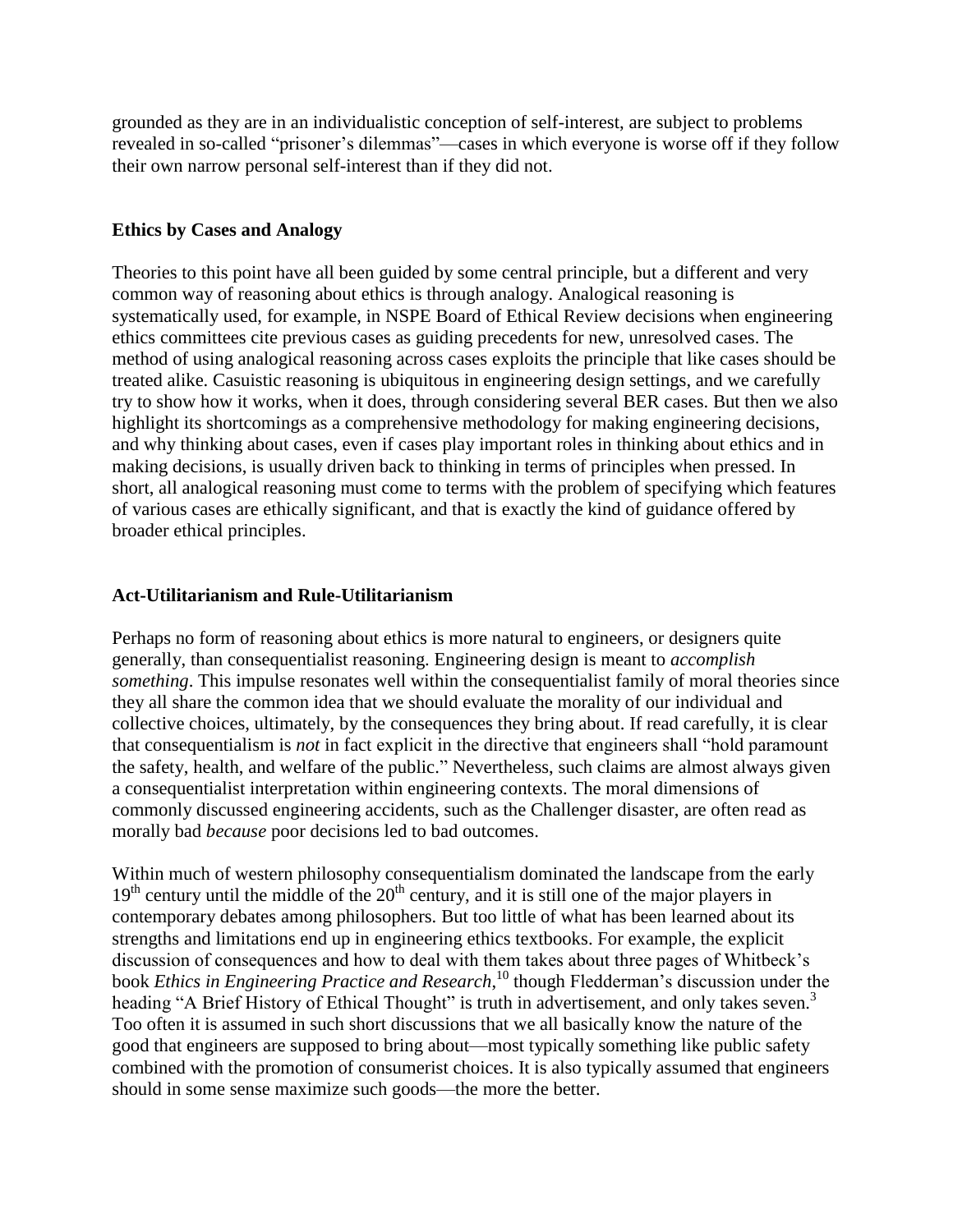In contrast, in our course we carefully discuss the ways in which John Stewart Mill's Act-Utilitarianism, arguably the most historically influential form of consequentialism, uses psychological pleasure as a basic value, and how pleasure features in its standard of aggregate maximization. We also show how early versions of utilitarianism, which focused on the rightness or wrongness of *acts* insofar as they brought about the best consequences evolved into new versions of consequentialism that employed rules. Rule-utilitarianism claims that we should evaluate rules in terms of the good consequences that follow from following those rules, and then evaluate actions in terms of their conformity to the best rules.<sup>9</sup> This idea, that good engineers are those that follow *good rules*, resonates with engineers.

There are many engineering questions and topics that illustrate consequentialist reasoning. But we have found it very useful to focus on topics that are slightly off the beaten trail, such as how consequentialist reasoning deals with the technology of agricultural systems, and how it deals with algorithms that purport to better predict criminal recidivism than human judges. Such topics are not as well worn as questions about, for example, the safety of bridges or buildings. Because of this students are more likely to be a little caught off guard by the implications of consequentialist reasoning, which can be startling. We discuss nighttime artificial light pollution, for example, and the relevant ethical consequences of it, including: public safety, public feelings of safety, efficient lighting design, scientific access to unlit night skies, the environmental damages of excess artificial lighting at night, human health concerns that trace back to overlighting, and so on.

As a transition out of purely consequentialist theories, we point out that many living consequentialist philosophers have accepted that there may be many fundamentally different *kinds* of consequences that matter.<sup>9</sup> We make the point of reminding students that, even from the very beginning of the course, it has been clear that in engineering contexts there are almost always *different kinds of ethical concerns*—concerns about cultural norms, self-interest, workplace conditions, special family obligations, happiness, fairness, and so on. More comprehensive ethical theories—theories that can embrace the full variety of ethical concerns raised in realworld engineering decisions—are going to have to provide some way of containing and resolving all of these very important, and sometimes conflicting concerns.

### **Pluralism**

The penultimate ethical theory that we consider with respect to personal responsibility is W. D. Ross' pluralism. Pluralistic ethical theories are well known and often studied by philosophers of ethics.<sup>9</sup> On these theories, ethics is a matter of a limited set of equally basic, but fundamentally different, set of moral principles for acting. In contrast to theories on which one kind of fundamental ethical consideration (e.g. overall human happiness) always matters in exactly the same way (e.g. more human happiness is always better), pluralist ethical theories hold that there are a multiplicity of kinds of things that matter morally, and in particular situations they can interact in complex ways. In particular, for Ross, there are seven fundamental sources of moral obligation. Depending upon the particular circumstance we can have moral obligations with respect to benefiting others (beneficence), self-improvement, giving others what they deserve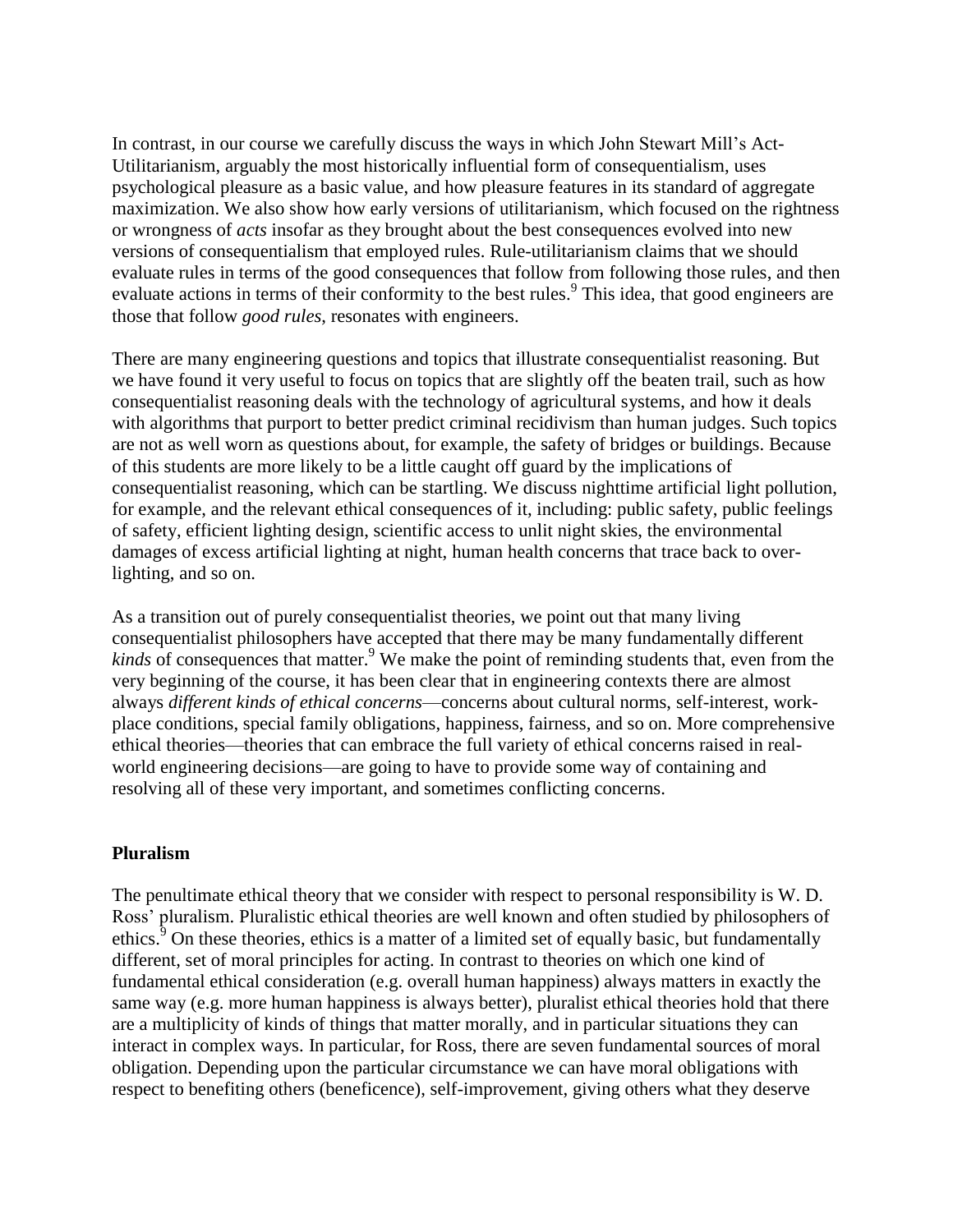(justice), avoiding harming others (nonmaleficence), being trustworthy (fidelity), being grateful, or addressing harms we have caused (reparation).

The complex and subtle ethical situations described by pluralist theories are nothing really new to engineers familiar with the vagaries of the real world. And for those students who have not already worked, for example, as an intern in an engineering setting, many of the previous engineering issues raised in the course have already illustrated the possibility that ethics is not one unified concern, but rather many. Such a possibility was seen in issues raise by self-driving cars, engineering codes, the nimble analogical reasoning displayed in BER discussions, and so on. But in our experience engineering students are not aware, as most of the public is not aware, that the theory that posits such a landscape has a name—"pluralism." Nor are people generally aware that philosophers have been working on pluralistic theories for several generations, and have worked towards some of its most plausible forms. Our course takes pains to show engineering students that pluralistic theories like Ross' attempt to accommodative multiple kinds of considerations in systematic fashion without just giving in to the vague platitude that engineers will just have to use their best professional discretion.

## **Technology, Society, and Virtue**

The final section of the course attempts to situate individual engineers within broader social and normative contexts. By expanding their conceptions of what engineers are plausibly responsible for in the first part of the course—through discussing the various theories of personal ethical responsibility—students are in a good position to think about larger forces that shape their moral lives. It is to the good to insist that students take as much moral responsibility for their engineering careers as they can. But if the world is a moral ocean, they need to understand more than the boat they are piloting. They also need to see and read the ocean currents.

The topics we have so far trialed include: the social shaping introduced by the impulse towards technology,<sup>6</sup> militarism within engineering education, relations between technology and colonialism and globalization and democracy, 8 human technological enhancement and disability,<sup>7</sup> automation and employment, technology within free markets, and environmental impacts of technology in industries like mining. Each of these topics is important in its own right, and we discuss each as such. But all of these topics, given their location in social reality above and beyond any particular personal choice, also naturally lead into the last theory of personal ethical responsibility we discuss—virtue ethics.

There have been a handful of articles in engineering journals that attempt to show that virtue ethics is a good framework to understand the ethical responsibilities of engineers.<sup>5</sup> In general this makes a lot of sense, because one central thread of all versions of virtue ethics is to evaluate actions in terms of the underlying character traits they express. And such good stable traits—*the virtues*—are presumably what we really want out of our engineers when all is said and done. Our hope is not just that engineers will always design safe versions of what they are told to design. More than this we also hope that engineers will create and pursue worthwhile projects, make good friends along the way, and cultivate all of the various forms of excellence that good engineering requires of them—both in design contexts and as participants in democracy. Thus,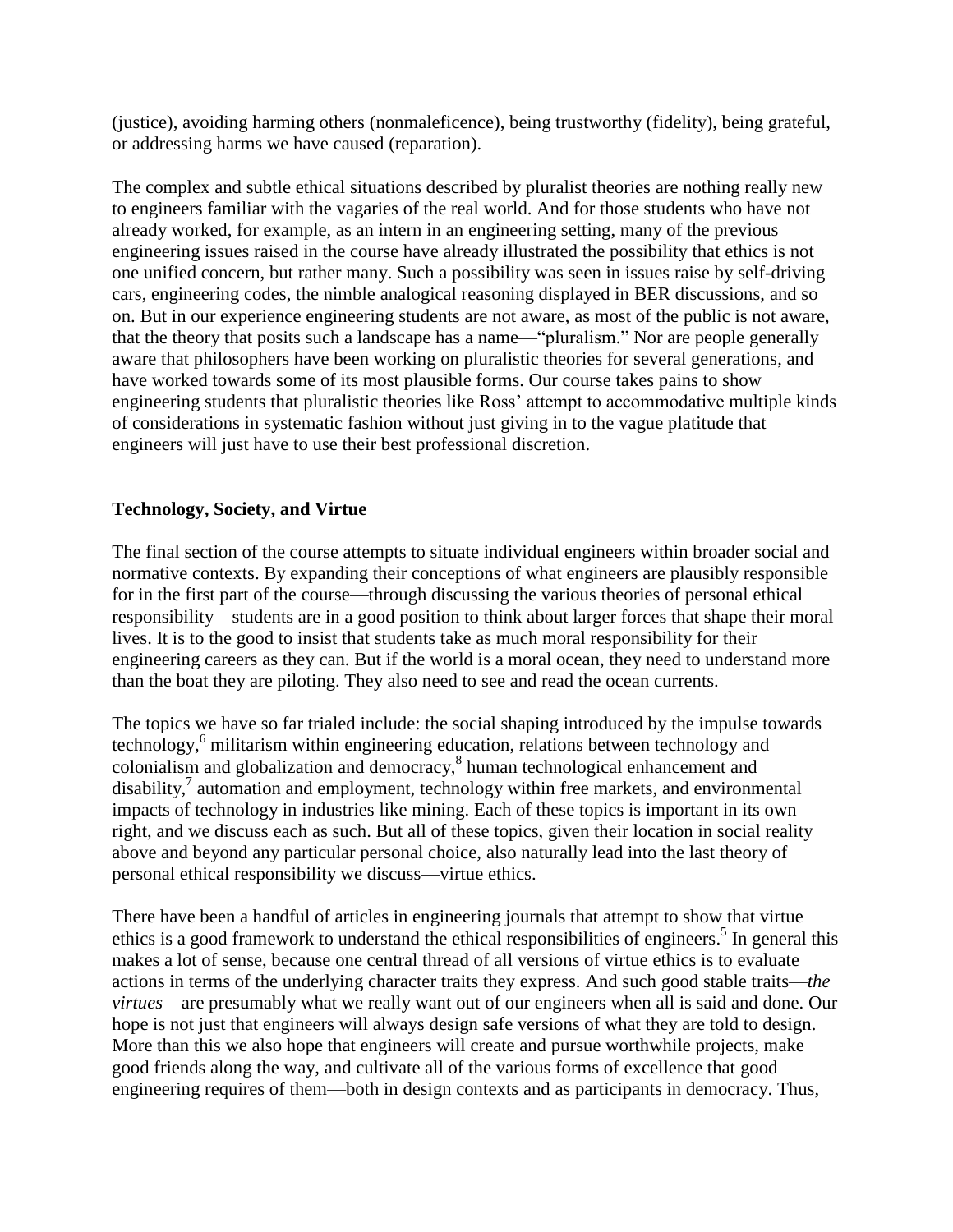our course introduces and discusses virtue ethics, so far an ethical framework not typically included in courses focused on engineering design or technology. Our hope is that virtue ethics can draw in all of the most plausible kinds of ethical considerations emphasized in previous theories, and connect them with larger questions of living a human life well.

## **Student Assessment**

The main aim of the course is to get students to think as deeply as they can about different ethical approaches to their engineering decisions, and to see them in the context of larger social forces. In this way, the course focuses first and foremost on the *activity* of participating in moral philosophy well, rather than giving students a pre-set list of conclusions that they should reach. We emphasize that there are in fact, at least in many cases, better and worse answers, and better and worse choices. But it is not the aim of the course to either try to guess which specific engineering ethics choices students will later face, or to give them principles so general that they will be discovered to be uselessly vague later. We are satisfied if students show a sustained and increasing ability to take in ethical concepts and theories and think through them carefully, and to draw connections between these theories and real world cases.

With such an aim in mind, one backbone assignment given to students is to have them complete small writing assignments about assigned material for the class before they arrive. They are asked to think through material—a philosophical essay, a textbook chapter, a news article, a documentary—and compose one main claim about that material worth discussing. Given the diversity of the materials assigned, students will do a lot of different things to prepare for different discussions: they might propose a criticism, they might elaborate and idea, they might draw a comparison to previous material, and so on. These small assignments are graded primarily on whether they demonstrate a preparedness to have a serious philosophical discussion in class about the material.

In conjunction with these assignments we also devote a large portion of course grades to their philosophical contributions in class. Students are given a detailed description of what counts as good philosophical teamwork. We emphasize, again, that the main aim is to participate well in the *activity* of philosophy.

The other large assignments are exams. Small portions of exams are dedicated to basic comprehension, as tested by True/False questions. But the majority is short answer and long essay. In short answer questions, students are asked to explain key concepts, arguments, or objections in their own words. In long essays, they are typically asked to explain an ethical issue such as modern agriculture, apply two different ethical approaches to it, and comparatively evaluate the insight offered by each.

As bookends to the course, we also do a pre/post activity. As described at the beginning of this paper, we have students think through a thorny engineering case, for instance self-driving cars. As their very first activity in the course, they write a response to such a case formed as a prompt. At the end of the course they are given the identical prompt again. Though data is so far quite limited, it appears that students, in their second attempts, are generally displaying a wider range